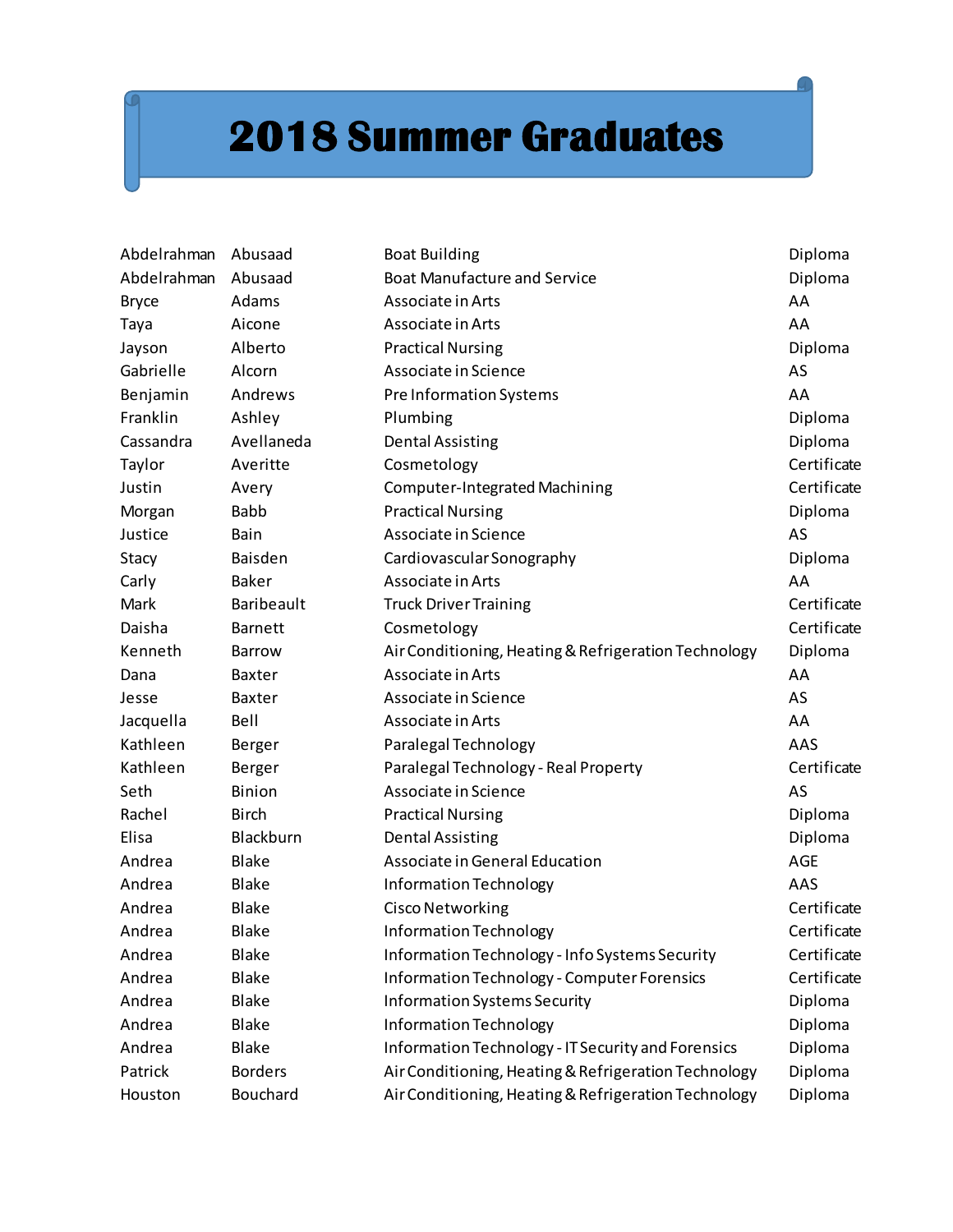| Madeline  | Bouchard         | Associate in General Education                       | <b>AGE</b>  |
|-----------|------------------|------------------------------------------------------|-------------|
| Duan      | <b>Brailford</b> | Automotive Systems Technology                        | Certificate |
| William   | Braswell         | Associate in Arts                                    | AA          |
| Nikolaus  | <b>Brosovich</b> | Associate in Arts                                    | AA          |
| Thomas    | <b>Brothers</b>  | Computer Technology Integration                      | AAS         |
| Alexis    | Brown            | Air Conditioning, Heating & Refrigeration Technology | Diploma     |
| Audrey    | Brown            | Associate in Arts                                    | AA          |
| Dustin    | Brown            | <b>Practical Nursing</b>                             | Diploma     |
| Timothy   | Brown            | Associate in Science                                 | AS          |
| Wendell   | Brown            | Collision Repair and Refinishing Technology          | Diploma     |
| Richard   | <b>Bryant</b>    | Associate in Arts                                    | AA          |
| Joseph    | <b>Burnette</b>  | Associate in Arts                                    | AA          |
| Talisha   | Burt             | Film and Video Production Technology                 | AAS         |
| Emily     | <b>Butler</b>    | Associate in General Education                       | AGE         |
| Cory      | <b>Byrd</b>      | Associate in General Education                       | AGE         |
| Cory      | Byrd             | Marine Technology                                    | AAS         |
| Zachary   | Campbell         | Associate in Science                                 | AS          |
| Zoe       | Candler          | Nuclear Technology                                   | AAS         |
| Kirsten   | Capili           | Associate in Arts                                    | AA          |
| Cleave    | Cardwell         | Welding Technology - SMAW/GTAW                       | Certificate |
| Cleave    | Cardwell         | Welding Technology - GTAW/GMAW                       | Certificate |
| Cleave    | Cardwell         | Welding Technology                                   | Diploma     |
| James     | Carter           | Collision Repair and Refinishing Technology          | Diploma     |
| Randee    | Carter           | Associate in Science                                 | AS          |
| Corey     | Champion         | <b>Boat Manufacture and Service</b>                  | Diploma     |
| Grace     | Cheek            | Cosmetology                                          | Diploma     |
| Wilbur    | Cheers           | Marine Technology                                    | AAS         |
| Amanda    | Childers         | Cosmetology                                          | AAS         |
| Pleasure  | Clanton          | Associate in Arts                                    | AA          |
| Amanda    | Cleveland        | Medical Office Administration                        | AAS         |
| Amanda    | Cleveland        | <b>Business Administration - Office Systems</b>      | Certificate |
| Amanda    | Cleveland        | Medical Office Administration - Healthcare Admin     | Diploma     |
| Emily     | Clifton          | <b>Hospitality Management</b>                        | AAS         |
| Robert    | Coco             | <b>Emergency Medical Science</b>                     | AAS         |
| Madison   | Coggins          | <b>Practical Nursing</b>                             | Diploma     |
| Catherine | Colleran         | Associate in Science                                 | AS          |
| MacKenzie | Collins          | Associate in Science                                 | AS          |
| Kaleigh   | Combs            | Associate in Arts                                    | AA          |
| Hannah    | Conrad           | Associate in Science                                 | AS          |
| Shannon   | Cooke            | Associate in General Education                       | <b>AGE</b>  |
| Kimberly  | Copeland         | <b>Practical Nursing</b>                             | Diploma     |
| Connor    | Corrigan         | Information Technology                               | Diploma     |
| Mathew    | Cox              | Pre Criminal Justice                                 | AA          |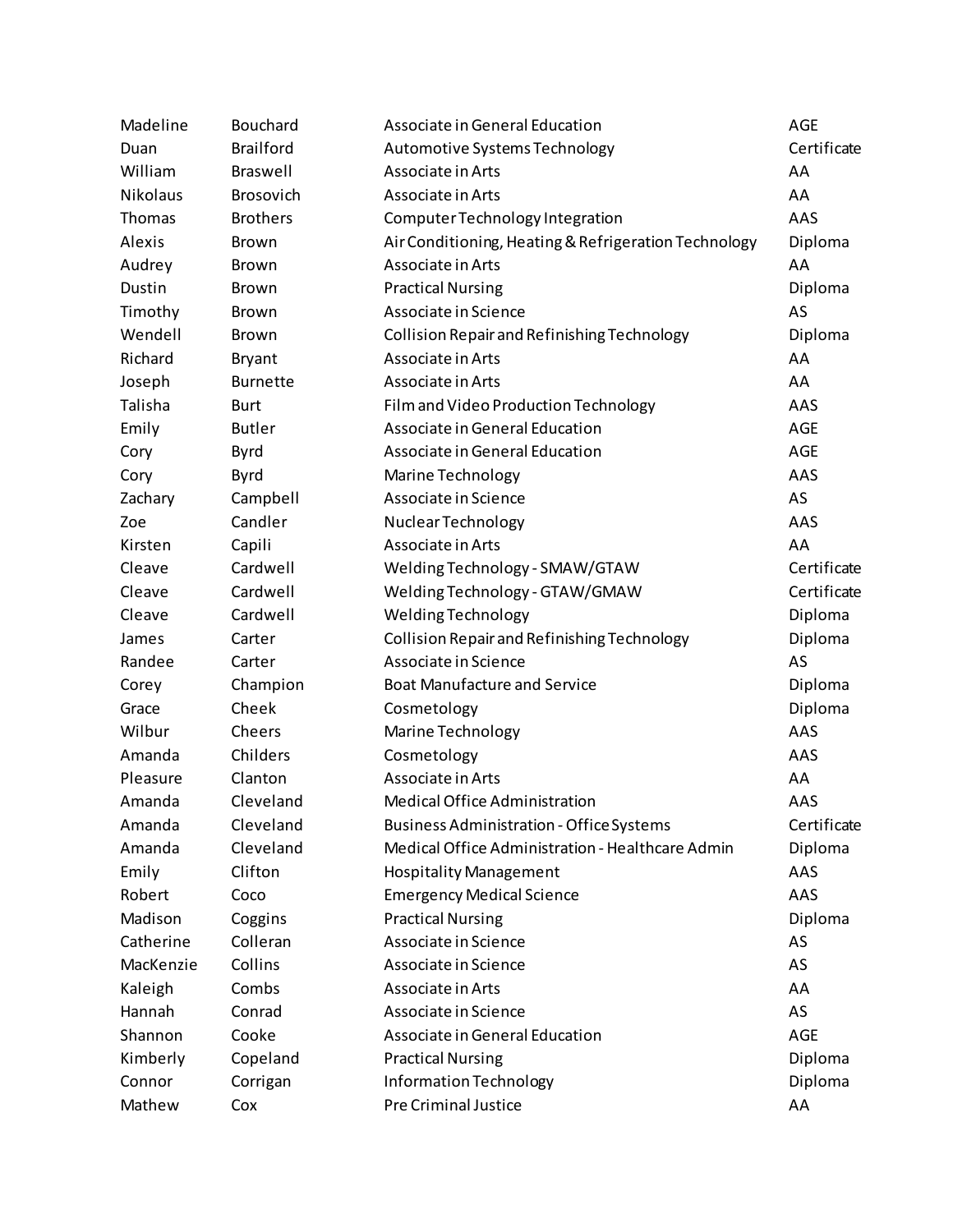| Aaron           | Cramer       | Construction Management Technology                   | AAS         |
|-----------------|--------------|------------------------------------------------------|-------------|
| Tyler           | Croom        | Welding Technology                                   | Diploma     |
| Jim             | Cruz         | Associate in Science                                 | AS          |
| Smyrna          | Cruz Cruz    | Associate in Arts                                    | AA          |
| <b>Bridgett</b> | Cruz-Aguilar | Associate in Arts                                    | AA          |
| George          | Cunningham   | <b>Fire Protection Technology</b>                    | AAS         |
| Erin            | Cziraki      | Marine Technology                                    | AAS         |
| Maxwell         | Dabney       | Welding Technology - SMAW/GTAW                       | Certificate |
| Maxwell         | Dabney       | Welding Technology - GTAW/GMAW                       | Certificate |
| John            | Dalrymple    | Information Technology - Web Development             | Certificate |
| Stephanie       | Daniels      | Associate in General Education                       | <b>AGE</b>  |
| Alyssa          | Daras        | <b>Business Administration</b>                       | AAS         |
| Bailey          | Davis        | Associate in Science                                 | AS          |
| Loni            | Davis        | Associate in Arts                                    | AA          |
| Barrington      | Dawson       | Air Conditioning, Heating & Refrigeration Technology | Diploma     |
| Nicole          | De Vino      | <b>Hospitality Management</b>                        | AAS         |
| Alexander       | Degrassi     | Associate in Arts                                    | AA          |
| <b>Noe</b>      | Deleon       | Diesel and Heavy Equipment Technology                | AAS         |
| Matthew         | Denyes       | Associate in Arts                                    | AA          |
| David           | Dial         | <b>Electronics Engineering Technology</b>            | AAS         |
| Alexander       | Dinh         | Associate in Science                                 | AS          |
| <b>Brian</b>    | Dodman       | <b>Practical Nursing</b>                             | Diploma     |
| Katelyn         | Duckworth    | Associate in Arts                                    | AA          |
| Adam            | Durante      | Information Technology                               | AAS         |
| David           | Dyer         | Air Conditioning, Heating & Refrigeration Technology | Diploma     |
| Maya            | Ebrahimnejad | Associate in Arts                                    | AA          |
| Cassie          | Eldridge     | Cosmetology                                          | Certificate |
| Andrew          | English      | Associate in General Education                       | <b>AGE</b>  |
| Madison         | Ervin        | Associate in Arts                                    | AA          |
| McKinley        | Faircloth    | <b>Dental Assisting</b>                              | Diploma     |
| Jian            | Fernandez    | Associate in Arts                                    | AA          |
| Alexandra       | Fletcher     | Associate in Science                                 | AS          |
| Aaron           | Floyd        | Welding Technology - SMAW/GTAW                       | Certificate |
| Ashley          | Foreman      | <b>Dental Assisting</b>                              | Diploma     |
| Timothy         | Foresman     | <b>Computer-Integrated Machining</b>                 | Certificate |
| Kalyn           | Fowler       | Associate in Science                                 | AS          |
| Austin          | Foxworthy    | Associate in Science                                 | AS          |
| Marissa         | Foy          | Associate in Arts                                    | AA          |
| Anthony         | Franklin     | Information Technology - Network Administration      | Certificate |
| Anthony         | Franklin     | Information Technology - Network & Systems Admin     | Diploma     |
| Summer          | Freeman      | <b>Practical Nursing</b>                             | Diploma     |
| Mara            | Fretwell     | <b>Practical Nursing</b>                             | Diploma     |
| Amanda          | Friesen      | <b>Interior Design</b>                               | AAS         |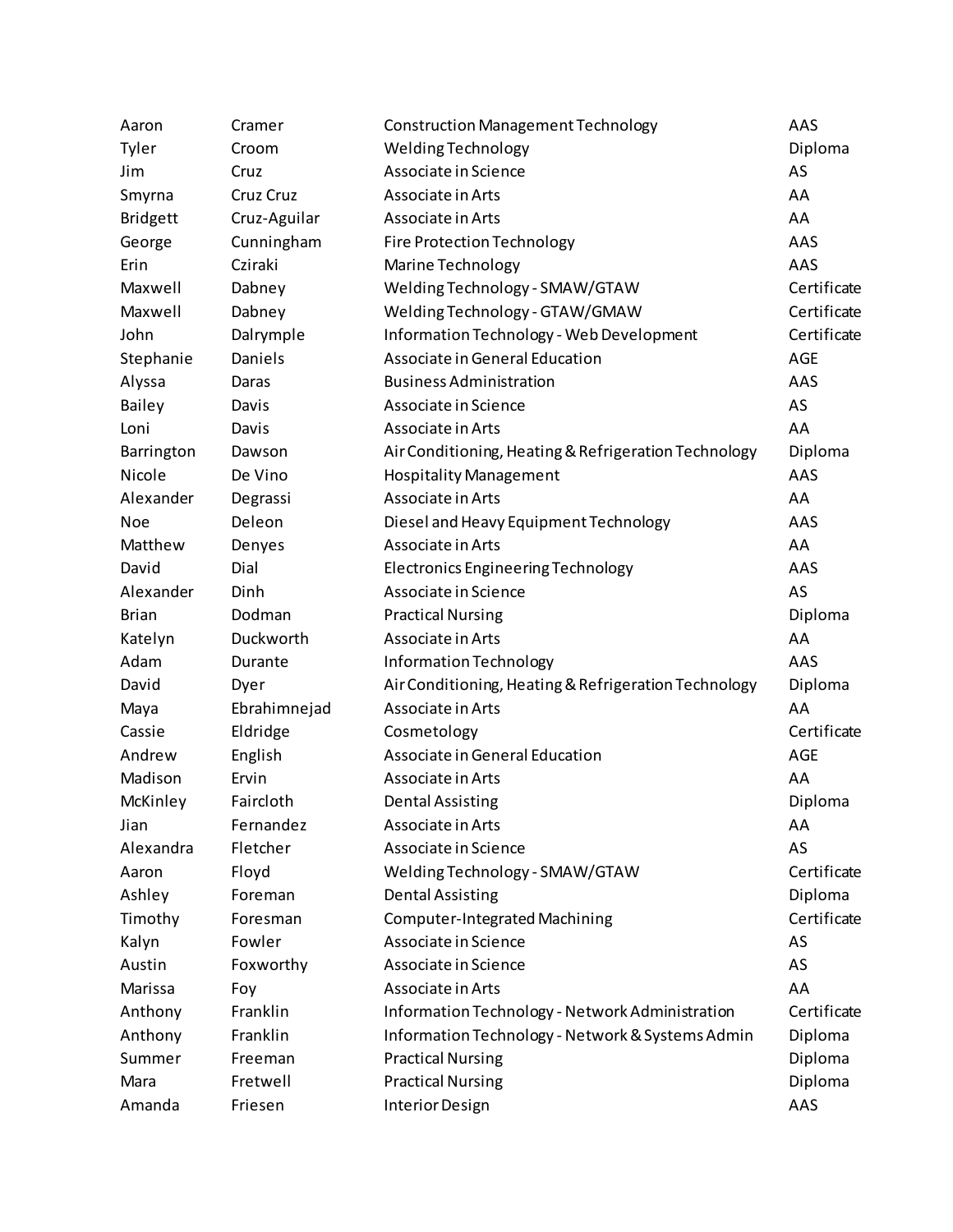| Austin          | Fuller       | Associate in Arts                                    | AA          |
|-----------------|--------------|------------------------------------------------------|-------------|
| Caleb           | Fulp         | <b>Construction Management Technology</b>            | AAS         |
| Olivia          | Gaitros      | Marine Technology                                    | AAS         |
| Alyssa          | Gallagher    | Cosmetology                                          | Certificate |
| Jose            | Garcia       | Associate in Arts                                    | AA          |
| Amy             | Gasparro     | <b>Dental Assisting</b>                              | Diploma     |
| Joseph          | Gerak        | Welding Technology - SMAW/GTAW                       | Certificate |
| Joseph          | Gerak        | <b>Welding Technology</b>                            | Diploma     |
| Timothy         | Gilrane      | Associate in General Education                       | AGE         |
| Derek           | Girardot     | Welding Technology - SMAW/GTAW                       | Certificate |
| Derek           | Girardot     | Welding Technology - GTAW/GMAW                       | Certificate |
| Derek           | Girardot     | <b>Welding Technology</b>                            | Diploma     |
| Peter           | Girolami     | Associate in Arts                                    | AA          |
| Emmanuel        | Godinez      | Associate in Science                                 | AS          |
| <b>Breaunna</b> | Goff         | Associate in Arts                                    | AA          |
| Allen           | Goodman      | Associate in Arts                                    | AA          |
| Edward          | Goodrich     | Associate in General Education                       | <b>AGE</b>  |
| Zachery         | Graham       | Welding Technology - SMAW/GTAW                       | Certificate |
| Zachery         | Graham       | Welding Technology - GTAW/GMAW                       | Certificate |
| Zachery         | Graham       | Welding Technology                                   | Diploma     |
| Katelyn         | Greene       | Criminal Justice Technology                          | AAS         |
| Hannah          | Greenleaf    | <b>Business Administration</b>                       | AAS         |
| Hannah          | Greenleaf    | <b>Business Administration - Entrepreneurship</b>    | Certificate |
| Jacob           | Guimond      | Air Conditioning, Heating & Refrigeration Technology | Diploma     |
| Kyle            | Gushman      | <b>Boat Manufacture and Service</b>                  | Diploma     |
| Anna            | Haggerty     | Associate in Arts                                    | AA          |
| Jessica         | Hall         | Associate in Arts                                    | AA          |
| Tyler           | Hall         | Associate in Arts                                    | AA          |
| Andy            | Hardman-Cobb | Information Technology                               | AAS         |
| Andy            | Hardman-Cobb | Information Technology - Web Development             | Diploma     |
| Mark            | Hardy        | Welding Technology - SMAW/GTAW                       | Certificate |
| <b>Mark</b>     | Hardy        | <b>Welding Technology</b>                            | Diploma     |
| Wilhelmina      | Harper       | Associate in General Education                       | AGE         |
| Shamonika       | Hartfield    | Associate in General Education                       | <b>AGE</b>  |
| Shamonika       | Hartfield    | <b>Pharmacy Technology</b>                           | Diploma     |
| Alexander       | Hawkins      | Carpentry                                            | Diploma     |
| Jerick          | Haynes       | Associate in Arts                                    | AA          |
| Amber           | Heath        | <b>Medical Office Administration</b>                 | AAS         |
| Stephanie       | Heckathorn   | Associate in Arts                                    | AA          |
| Daniel          | Hedgpeth     | Associate in Arts                                    | AA          |
| Taylor          | Henrichs     | <b>Dental Assisting</b>                              | Diploma     |
| Brendolyn       | Hernandez    | Medical Office Administration                        | AAS         |
| Brendolyn       | Hernandez    | <b>Business Administration - Office Systems</b>      | Certificate |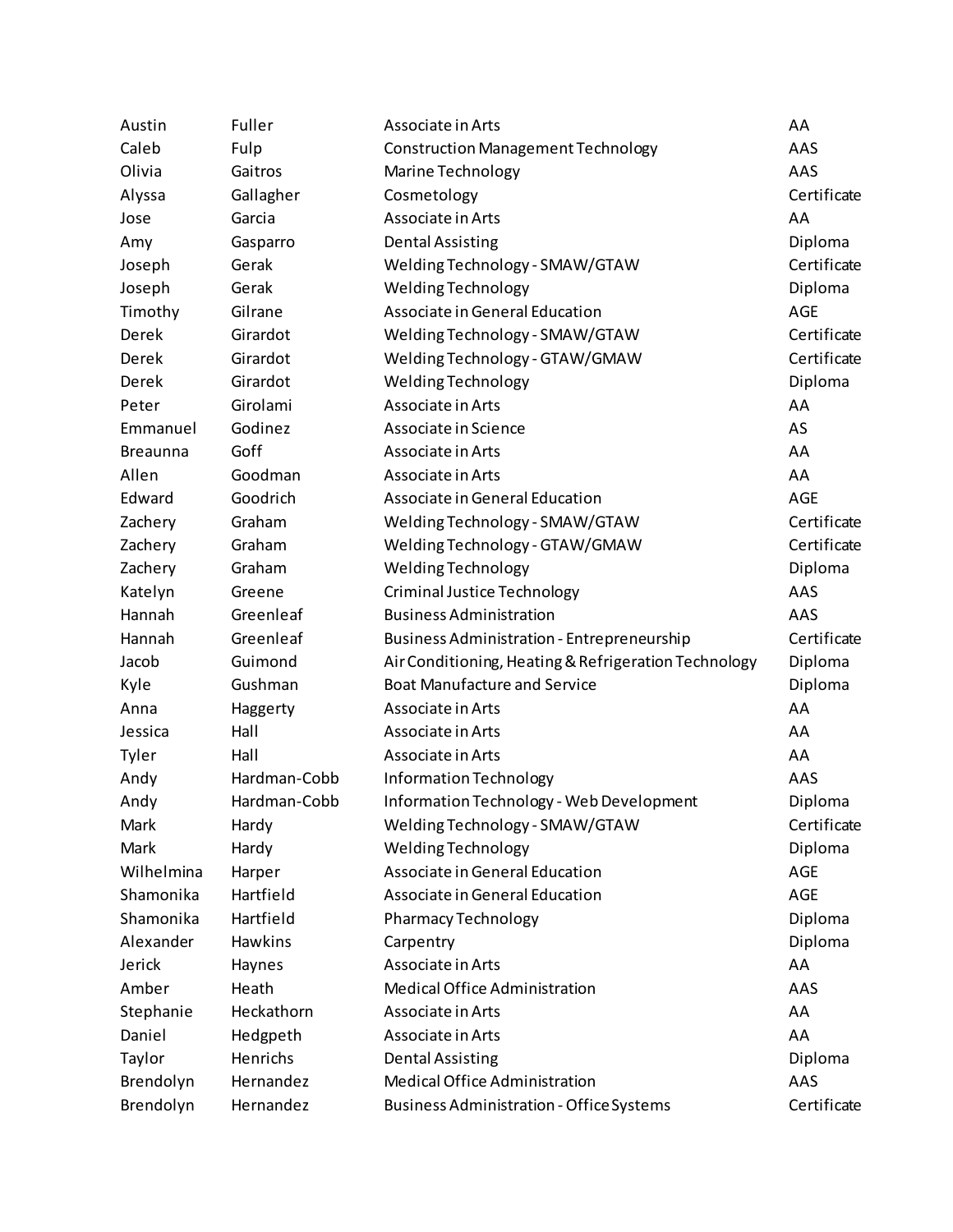| Brendolyn      | Hernandez                    | Medical Office Administration - Healthcare Admin      | Diploma     |
|----------------|------------------------------|-------------------------------------------------------|-------------|
| Jose           | Hernandez                    | <b>Business Administration - Mgmt and Supervision</b> | Certificate |
| Sergio         | Hernandez                    | <b>Electronics Engineering Tech</b>                   | Certificate |
| Vicente        | Hernandez                    | Associate in Science                                  | AS          |
| Yaline         | Hernandez Cruz<br>Hernandez- | Associate in Arts                                     | AA          |
| Yadira         | Carbajal                     | <b>Dental Assisting</b>                               | Diploma     |
| Kelsey         | Heston                       | Associate in Science                                  | AS          |
| <b>Breanne</b> | Heyl                         | <b>Dental Assisting</b>                               | Diploma     |
| Jessica        | Hines                        | Medical Office Administration                         | AAS         |
| Delmar         | Holmes                       | Sustainability Technologies                           | AAS         |
| Delmar         | Holmes                       | Sustainability Technologies - Renewable Energy Tech   | Certificate |
| Shane          | Horton                       | <b>Boat Building</b>                                  | Diploma     |
| Tyler          | Howell                       | <b>Fire Protection Technology</b>                     | AAS         |
| Ashley         | Huber                        | Associate in Arts                                     | AA          |
| Sada           | Hudson                       | Associate in Arts                                     | AA          |
| Olivia         | Hunter                       | <b>Dental Assisting</b>                               | Diploma     |
| Jonathan       | Iraheta                      | Automotive Systems Technology                         | Certificate |
| Brittany       | Jackson                      | Cosmetology                                           | Diploma     |
| Aaron          | Jacobs                       | Mechanical Engineering Technology                     | AAS         |
| Casey          | Jacobson                     | Associate in General Education                        | <b>AGE</b>  |
| Kemodrick      | James                        | <b>Truck Driver Training</b>                          | Certificate |
| Alexandria     | Jefferson                    | Film and Video Production Technology                  | AAS         |
| Dawn           | Jinwright                    | <b>Medical Office Administration</b>                  | AAS         |
| Dawn           | Jinwright                    | <b>Business Administration - Office Systems</b>       | Certificate |
| Dawn           | Jinwright                    | Medical Office Administration - Healthcare Admin      | Diploma     |
| Bethany        | Jones                        | Associate in Arts                                     | AA          |
| Nathaniel      | Jones                        | <b>Business Administration</b>                        | AAS         |
| Justin         | Jordan                       | Computer-Integrated Machining                         | Certificate |
| Kimberly       | Jordan                       | <b>Practical Nursing</b>                              | Diploma     |
| Terissa        | Jordan                       | Associate in General Education                        | AGE         |
| Robert         | Juba                         | Associate in Arts                                     | AA          |
| Christopher    | Kane                         | Welding Technology - SMAW/GTAW                        | Certificate |
| Heather        | Kaynor                       | <b>Practical Nursing</b>                              | Diploma     |
| Joseph         | Keller                       | Associate in Arts                                     | AA          |
| Leighanne      | Kelly                        | <b>Practical Nursing</b>                              | Diploma     |
| Cherish        | King                         | Associate in Arts                                     | AA          |
| Christina      | King                         | Associate in Arts                                     | AA          |
| Joshua         | King                         | Air Conditioning, Heating & Refrigeration Technology  | Diploma     |
| Katelyn        | Klinedinst                   | Associate in Arts                                     | AA          |
| Matthew        | Koonce                       | Information Technology - Network Administration       | Certificate |
| Alexandra      | Kruse                        | Associate in General Education                        | AGE         |
| Alexandra      | Kruse                        | <b>Dental Assisting</b>                               | Diploma     |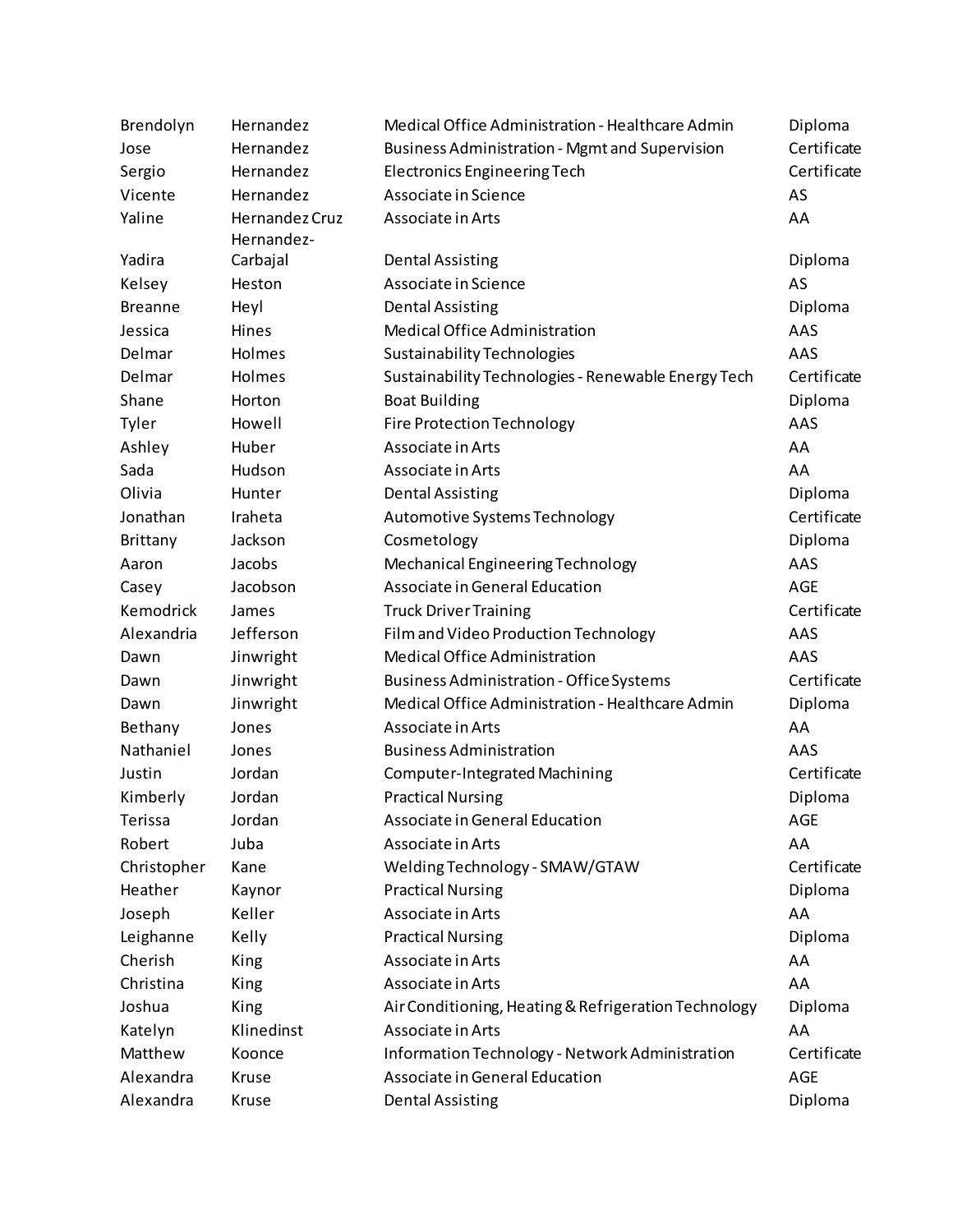| Amber        | Kurker            | Associate in Science                                 | AS          |
|--------------|-------------------|------------------------------------------------------|-------------|
| Walter       | Larkins           | Air Conditioning, Heating & Refrigeration Technology | Certificate |
| Syvannah     | Leanes            | Associate in Arts                                    | AA          |
| Austin       | Lee               | Automotive Systems Technology                        | AAS         |
| Eric         | Leigh             | Associate in Science                                 | AS          |
| Jalesha      | Lemon             | Associate in General Education                       | AGE         |
| Elizabeth    | Leonard           | <b>Practical Nursing</b>                             | Diploma     |
| Emily        | Leonard           | <b>Hospitality Management</b>                        | AAS         |
| Chadrick     | Lewis             | Associate in Arts                                    | AA          |
| Kody         | Liberty           | Associate in Arts                                    | AA          |
| Sara         | Linker            | <b>Dental Assisting</b>                              | Diploma     |
| Payton       | Locke             | Associate in Arts                                    | AA          |
| Tina         | Locklear          | Associate in Arts                                    | AA          |
| Alexandrea   | Lopez             | Associate in Arts                                    | AA          |
| Irma         | Lopez             | Associate in Arts                                    | AA          |
| Jackson      | Lown              | Associate in Arts                                    | AA          |
| Aaron        | Mahoney           | Air Conditioning, Heating & Refrigeration Technology | Diploma     |
| Evelin       | Majano            | Associate in General Education                       | AGE         |
| Benjamin     | Majors            | Criminal Justice Technology                          | AAS         |
| Victoria     | Malpass           | <b>Dental Assisting</b>                              | Diploma     |
| Harmony      | Manning           | Cosmetology                                          | Certificate |
| Robby        | Manning           | Air Conditioning, Heating & Refrigeration Technology | Diploma     |
| Gaston       | Marshburn         | <b>Business Administration</b>                       | AAS         |
| Glenn        | Martin            | Welding Technology - SMAW/GTAW                       | Certificate |
| Glenn        | Martin            | Welding Technology - GTAW/GMAW                       | Certificate |
| Glenn        | Martin            | Welding Technology                                   | Diploma     |
| <b>Brian</b> | Mason             | Information Technology - Software and Web Dev        | Diploma     |
| Caroline     | Massengill        | Cosmetology                                          | Certificate |
| Araceli      | Matheny           | Associate in Arts                                    | AA          |
| Charles      | Mawby             | <b>Truck Driver Training</b>                         | Certificate |
| Mark         | McAfoose          | Electronics Engineering Technology                   | AAS         |
| Katherine    | <b>McAlick</b>    | Associate in Arts                                    | AA          |
| Patrick      | McDoniel          | Associate in General Education                       | <b>AGE</b>  |
| Patrick      | McDoniel          | Associate in Science                                 | AS          |
| Lindsey      | McDuffie          | Film and Video Production Technology                 | AAS         |
| Nathan       | McGaughy          | Associate in Arts                                    | AA          |
| Eric         | <b>McGuinness</b> | Information Technology                               | Certificate |
| Kerri        | McKeithan         | Cosmetology                                          | AAS         |
| Kevin        | McLaughlin        | Associate in Arts                                    | AA          |
| Kenneth      | McMillan          | Associate in Science                                 | AS          |
| Mary         | McQuillan         | <b>Practical Nursing</b>                             | Diploma     |
| Kristian     | Megahan           | <b>Practical Nursing</b>                             | Diploma     |
| Marcel       | Mendoza Martinez  | Associate in Arts                                    | AA          |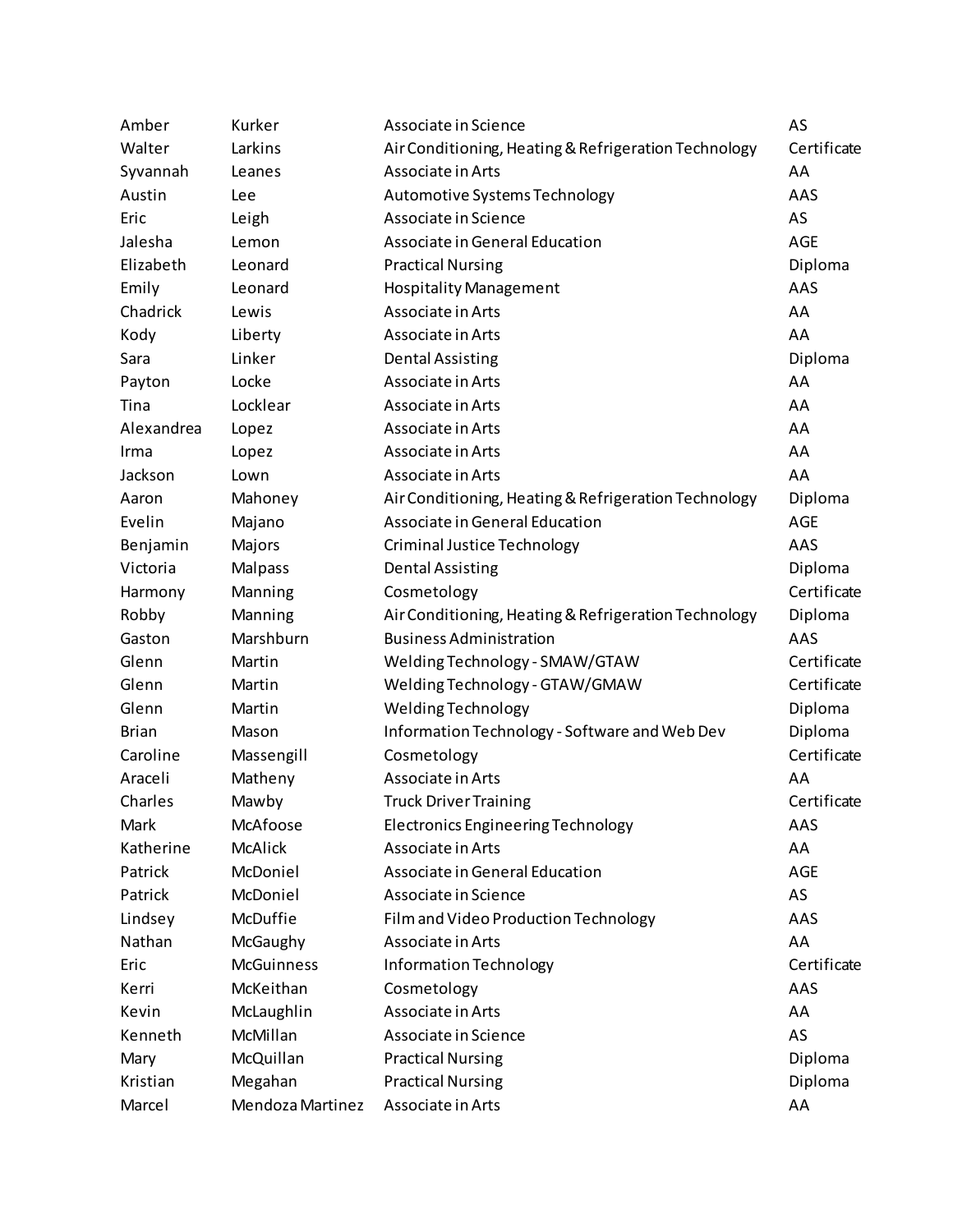| Francis          | Miller        | Associate in Arts                                    | AA          |
|------------------|---------------|------------------------------------------------------|-------------|
| Seth             | Miller        | Associate in Arts                                    | AA          |
| Regina           | Mongo         | Associate in Arts                                    | AA          |
| Henry            | Montgomery    | Associate in Arts                                    | AA          |
| Michelle         | Morgan        | <b>Dental Assisting</b>                              | Diploma     |
| Victoria         | Morrison      | <b>Pharmacy Technology</b>                           | Diploma     |
| Katelin          | Murrill       | <b>Dental Assisting</b>                              | Diploma     |
| Logan            | Naranjo       | Associate in Arts                                    | AA          |
| Joshua           | Neilsen       | Carpentry                                            | Diploma     |
| Allison          | Newton        | <b>Practical Nursing</b>                             | Diploma     |
| Stephen          | North         | <b>Boat Manufacture and Service</b>                  | Diploma     |
| Marissa          | <b>Nutt</b>   | Community Spanish Interpreter                        | AAS         |
| Carrie           | Oates         | Associate in Arts                                    | AA          |
| Obinna           | Onuh          | Computer Technology Integration                      | AAS         |
| Obinna           | Onuh          | Web Development                                      | Diploma     |
| Kelvin           | Orellana      | <b>Chemical Technology</b>                           | AAS         |
| Stefani          | Osoria        | Medical Office Administration                        | AAS         |
| Taylor           | Parcell       | Associate in Arts                                    | AA          |
| Harry            | Parham        | <b>Practical Nursing</b>                             | Diploma     |
| Eric             | Parker        | <b>Welding Technology</b>                            | Diploma     |
| Shaft            | Parker        | Associate in Arts                                    | AA          |
| <b>Blake</b>     | Patane        | Diesel and Heavy Equipment Technology                | AAS         |
| Miguel           | Paz-Perez     | Automotive Customizing Technology                    | Certificate |
| Kevin            | Pedzwater     | Information Technology                               | AAS         |
| Melaney          | Peeler        | Medical Office Administration                        | AAS         |
| Melaney          | Peeler        | <b>Accounting - Applications</b>                     | Certificate |
| Chance           | Penland       | <b>Interior Design</b>                               | AAS         |
| Carlos           | Perez Vicente | Film and Video Production Technology                 | AAS         |
| Shamya           | Peterson      | Associate in Science                                 | AS          |
| Karla            | Phillips      | <b>Practical Nursing</b>                             | Diploma     |
| William          | Phillips      | Associate in Science                                 | AS          |
| Kyleigh          | Piner         | <b>Pharmacy Technology</b>                           | Diploma     |
| Stacey           | Pinkham       | Associate in Arts                                    | AA          |
| Stacey           | Pinkham       | Associate in General Education                       | AGE         |
| Alexander        | Pinnix        | Associate in Arts                                    | AA          |
| <b>Bradfoard</b> | Plyler        | Automotive Systems Technology                        | AAS         |
| Kayla            | Price         | Associate in Arts                                    | AA          |
| Allison          | Prosser       | <b>Pharmacy Technology</b>                           | Diploma     |
| Taylor           | Pyron         | Associate in Arts                                    | AA          |
| Heather          | Rackley       | Cosmetology                                          | AAS         |
| Robert           | Ratliff       | <b>Boat Manufacture and Service</b>                  | Diploma     |
| Zachariah        | Reaves        | Associate in Arts                                    | AA          |
| Matthew          | Reeves        | Air Conditioning, Heating & Refrigeration Technology | Diploma     |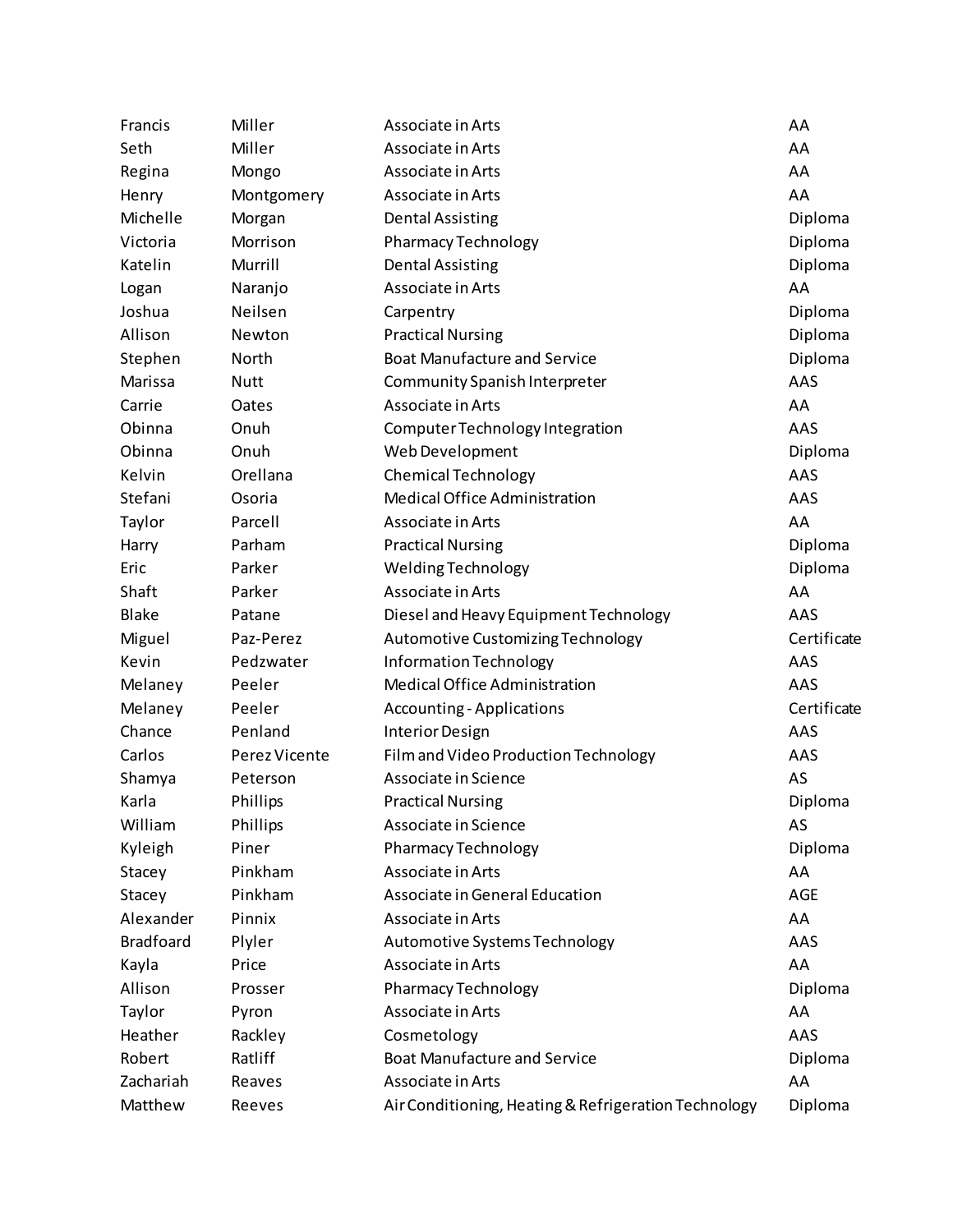| Daniel          | Reiss         | Associate in Science                                 | AS          |
|-----------------|---------------|------------------------------------------------------|-------------|
| Nicholas        | Rhue          | Automotive Systems Technology                        | AAS         |
| Victoria        | Rich          | Associate in Arts                                    | AA          |
| Matthew         | Ritch         | Associate in Arts                                    | AA          |
| <b>Bronson</b>  | Robertson     | Associate in General Education                       | AGE         |
| Benjamin        | Robinson      | Associate in General Education                       | AGE         |
| <b>Blake</b>    | Roebuck       | Associate in Arts                                    | AA          |
| Mark            | Rogers        | Air Conditioning, Heating & Refrigeration Technology | Certificate |
| Jonathan        | Rosenthal     | Film and Video Production Technology                 | AAS         |
| Alisha          | Rouse         | <b>Practical Nursing</b>                             | Diploma     |
| Ryan            | Sage          | Associate in Science                                 | AS          |
| Courtney        | Salgado       | Paralegal Technology                                 | AAS         |
| Arianna         | Salle         | Associate in Arts                                    | AA          |
| Jonathan        | Sampson       | Associate in Arts                                    | AA          |
| Austin          | Sanborn       | Associate in Arts                                    | AA          |
| Megan           | Satterfield   | Associate in Fine Arts in Music                      | <b>AFA</b>  |
| Eugene          | Savarino      | Associate in Arts                                    | AA          |
| Elizabeth       | Sawyer        | <b>Dental Assisting</b>                              | Diploma     |
| Danielle        | Schaller      | Associate in General Education                       | AGE         |
| Noah            | Schinnerer    | Associate in Arts                                    | AA          |
| Jacob           | Schoolfield   | Associate in Arts                                    | AA          |
| lan             | Schulte       | Associate in Arts                                    | AA          |
| Isaiah          | Scott         | <b>Truck Driver Training</b>                         | Certificate |
| Savannah        | Sears         | Information Technology                               | AAS         |
| John            | Seibert       | Air Conditioning, Heating & Refrigeration Technology | Diploma     |
| Kelsey          | Seitter       | Associate in Science                                 | AS          |
| Amaya           | Shaw          | Associate in Arts                                    | AA          |
| Amber           | <b>Sheets</b> | Associate in General Education                       | AGE         |
| Edward          | Sheffield     | Associate in Arts                                    | AA          |
| Teffany         | Shepard       | Associate in General Education                       | <b>AGE</b>  |
| Lauren          | Silvers       | <b>Practical Nursing</b>                             | Diploma     |
| Anna            | Simmons       | Community Spanish Interpreter                        | AAS         |
| Alyssa          | Singletary    | Cosmetology                                          | Certificate |
| Kaley           | Smith         | Nuclear Technology                                   | AAS         |
| Matthew         | Smith         | <b>Truck Driver Training</b>                         | Certificate |
| James           | Sparks        | Automotive Systems Technology                        | AAS         |
| <b>Brittany</b> | Stein         | <b>Practical Nursing</b>                             | Diploma     |
| Davidson        | Stephenson    | Diesel and Heavy Equipment Technology                | AAS         |
| Jocelyn         | Stephenson    | Accounting                                           | Diploma     |
| Jessica         | Stergakos     | Associate in Arts                                    | AA          |
| Justin          | Stermer       | <b>Business Administration - Customer Service</b>    | Certificate |
| Justin          | Stermer       | Business Administration - Entrepreneurship           | Certificate |
| Dillon          | Stikeleather  | Associate in Arts                                    | AA          |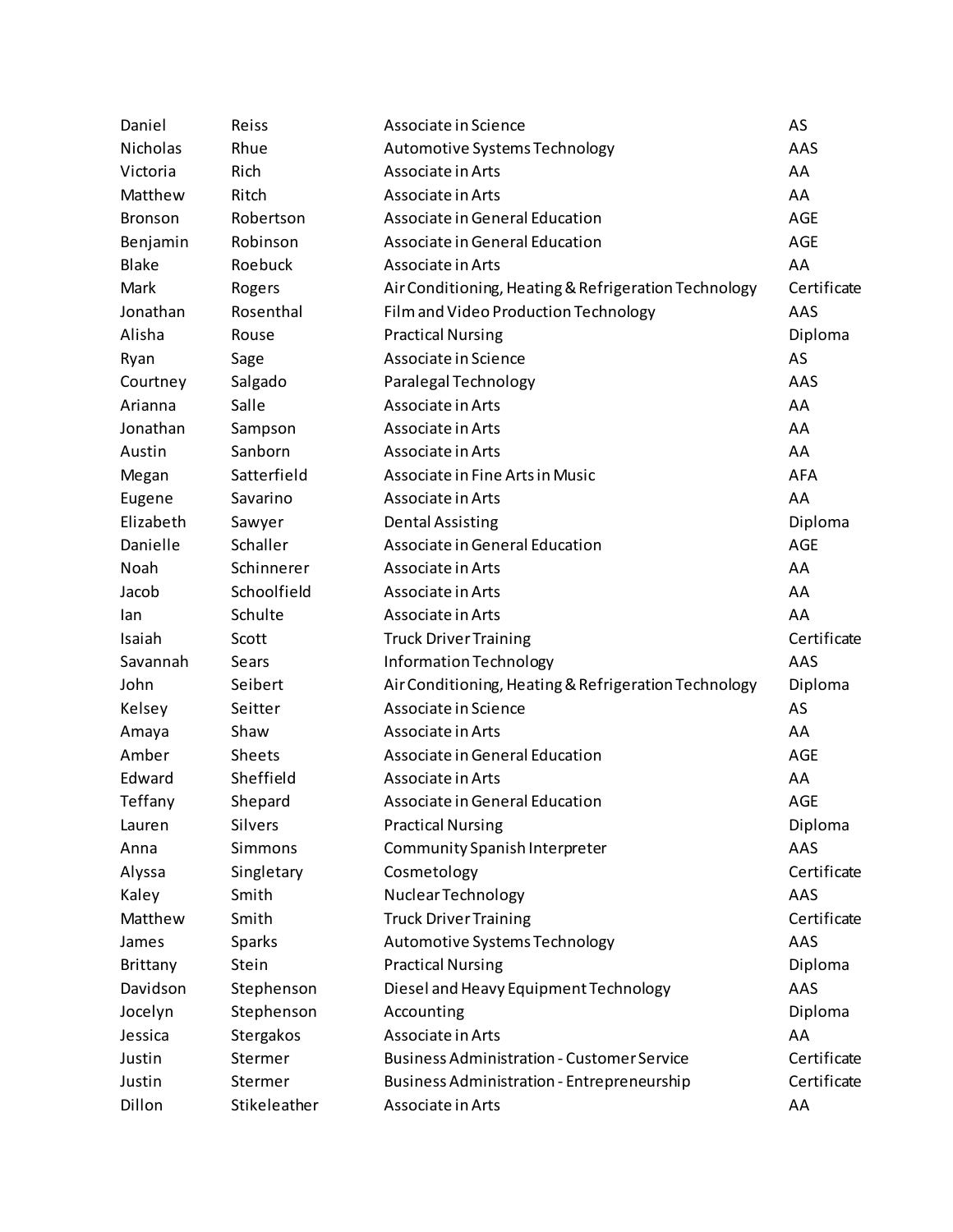| Jack            | Stoker         | Film and Video Production Technology                 | AAS         |
|-----------------|----------------|------------------------------------------------------|-------------|
| Matthew         | Stone          | <b>Truck Driver Training</b>                         | Certificate |
| Coty            | Stoner         | Associate in Arts                                    | AA          |
| Hunter          | Straughn       | <b>Practical Nursing</b>                             | Diploma     |
| Sarah           | Strickland     | <b>Practical Nursing</b>                             | Diploma     |
| Seth            | Strickland     | Associate in Science                                 | AS          |
| Jessica         | <b>Stutts</b>  | <b>Practical Nursing</b>                             | Diploma     |
| <b>Brittany</b> | Suggs          | Nurse Aide / Phlebotomy Diploma Program              | Diploma     |
| Kelly           | <b>Summers</b> | Associate in Arts                                    | AA          |
| Gracee          | Sweet          | <b>Dental Assisting</b>                              | Diploma     |
| Rachel          | Sweet          | <b>Dental Assisting</b>                              | Diploma     |
| Sandra          | Teschner       | <b>Truck Driver Training</b>                         | Certificate |
| Logan           | Tharpe         | <b>Hospitality Management</b>                        | AAS         |
| James           | Thomas         | <b>Truck Driver Training</b>                         | Certificate |
| Cameron         | Thompson       | Associate in Arts                                    | AA          |
| Talley          | Thompson       | Associate in Science                                 | AS          |
| Harper          | Thornton       | <b>Culinary Arts</b>                                 | AAS         |
| Emma            | <b>Tifft</b>   | Associate in Science                                 | AS          |
| Aliza           | Tomkoski       | Associate in Arts                                    | AA          |
| Ava             | Trexler        | Associate in Science                                 | AS          |
| Luke            | Trueheart      | Construction Management Technology                   | AAS         |
| Rebecca         | Tulloch        | <b>Practical Nursing</b>                             | Diploma     |
| Courtney        | Turner         | Associate in Arts                                    | AA          |
| Michelle        | Valdez         | Associate in General Education                       | <b>AGE</b>  |
| Michelle        | Valdez         | <b>Pharmacy Technology</b>                           | Diploma     |
| April           | Valle          | Associate in General Education                       | <b>AGE</b>  |
| Johanna         | Varela Segovia | Associate in Science                                 | AS          |
| Katherine       | Vaughan        | Film and Video Production Technology                 | AAS         |
| Robyn           | Vaughn         | Associate in Arts                                    | AA          |
| Juanita         | Velasquez      | Associate in Arts                                    | AA          |
| Abby            | Vernier        | Associate in Science                                 | AS          |
| Belinda         | Volikas        | Cosmetology                                          | AAS         |
| Mark            | Wagner         | <b>Boat Building</b>                                 | Diploma     |
| Chase           | Wahl           | Associate in Arts                                    | AA          |
| Margaret        | Ward           | Associate in Arts                                    | AA          |
| Shawn           | Ward           | Air Conditioning, Heating & Refrigeration Technology | Diploma     |
| Hayden          | Watkins        | Industrial Systems Technology                        | AAS         |
| Jasmine         | Watkins        | Associate in Arts                                    | AA          |
| Carly           | Watson         | Cosmetology                                          | Diploma     |
| Amber           | Watts          | Associate in Arts                                    | AA          |
| Amber           | Watts          | Associate in General Education                       | <b>AGE</b>  |
| Polly           | Watts          | Cosmetology                                          | Certificate |
| Kevin           | Welch          | <b>Business Administration</b>                       | AAS         |